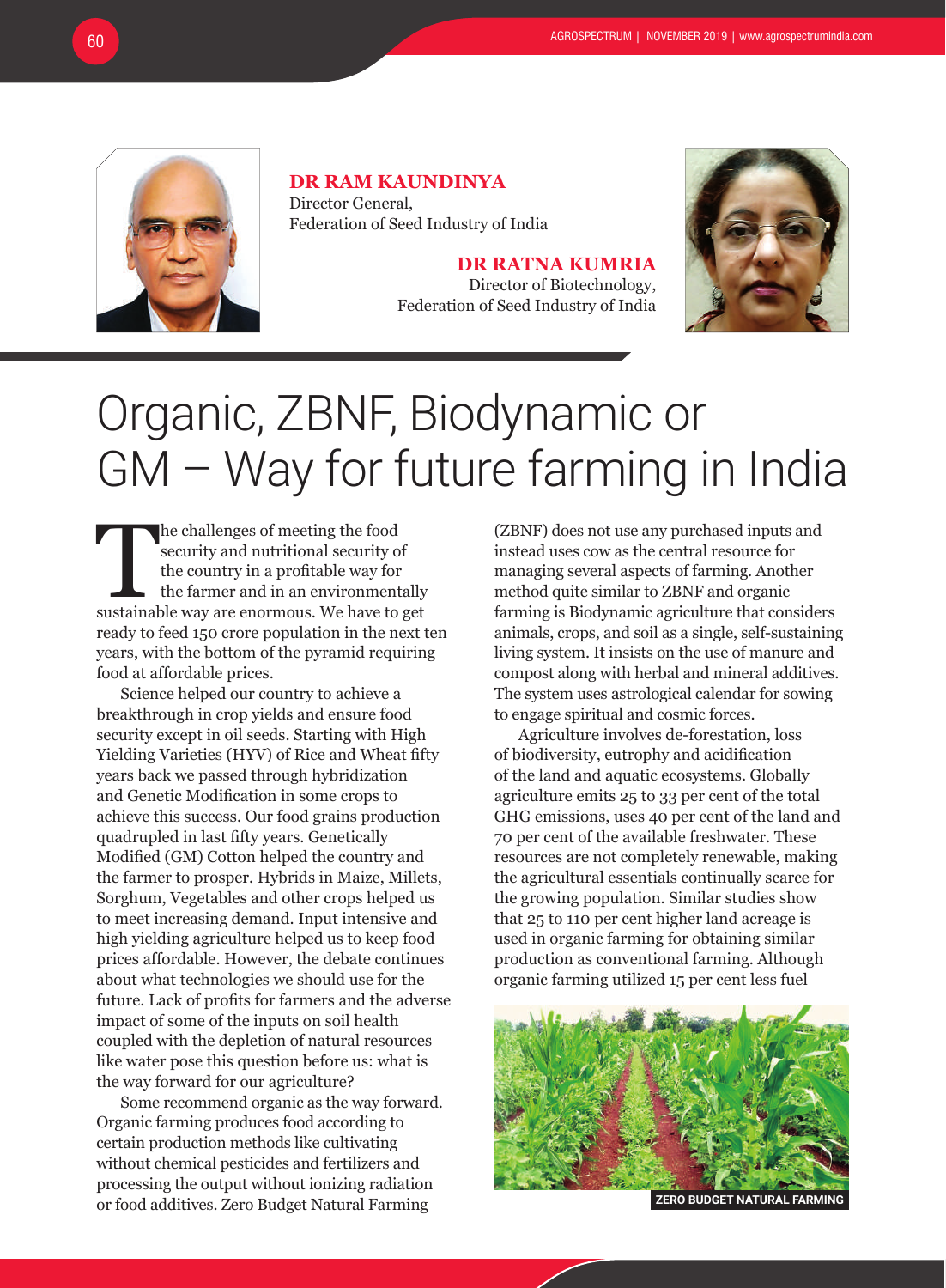energy, it had 37 per cent higher eutrophication potential. There was no significant difference for Greenhouse gas (GHG) emissions (4 per cent lower in organic) and acidification potential (13 per cent for organic) between the two practices.

Despite lower fossil fuel consumption in organic farming due to non-use of fertilizers and pesticides, the GHG emissions are not lower as more land needs to be tilled and planted to obtain output comparable to input intensive farming. The acreage increase further leads to loss of biodiversity thereby negating the positive impact of low fossil fuel usage.

Organic farming as well as biodynamic agriculture yields are lower than high input agriculture yields by about 10 to 45 per cent. Since organic farms use manure that releases nitrogen as per the environmental temperature and moisture, the release and thus the availability of nitrogen for crops is not uniform, impacting the yield and increasing the land required for equivalent produce. The reactive nitrogen released by the manure forms nitrous oxide, which is GHG, hence there is no difference in GHG emissions either, even though the GHG types may vary for the two systems.

Organic and ZBNF farms are more labour intensive than regular farms due to manual weeding and pest control though it does generate more rural jobs. Human and animal labour costs ranges between 40 and 60 per cent of the operational costs and these are higher in organic/ZBNF system. In the tropical and sub-tropical nations, the soil health is poor due to heavy rains and no external inputs, the soil nutrients are not replenished by nutrient cycling or mobilisation from the subsoil. This is very different from the winter rest for the soil that helps in mineralization in the Temperate nations. Large-scale organic farming does utilize approved pesticides and hence the produce is not completely free of pesticide residue. A US Department of Agriculture (USDA) report has shown that pesticide residues are found on both organic and conventional crops.

Usage of manure in organic farming on the other hand has led to many human health crises, including most importantly, E. coli outbreaks due to faecal contamination from manure. A comparative study in vegetables found E. coli traces on 10 per cent of organic but only 2 per cent of conventionally farmed vegetables.



**BIODYNAMIC AGRICULTURE**

Similarly, fungal infections during production or storage of produce may lead to poor quality toxin contaminated food.

The organic produce may have higher micronutrient content but is very similar to produce of high input cultivation in nutritional value and taste. It is estimated that the lower productivity from organic farms and higher pricing of organic produce will increase stress on global food security. According to a paper in the Nature (Nature volume 564, 249–253, 2018), if one nation takes more land and grows the same amount of organic food, it would result in more deforestation in the tropics which would contribute to more carbon dioxide in the atmosphere. Research shows that organic peas, farmed in Sweden, have close to 50 per cent higher climate impact than conventionally farmed peas. Scientists have also shown that organic meat and dairy products are climatically worse than their conventional counterparts. Since organic farming requires higher farmland use, its impact maybe observed more in the developing nations than the developed ones.

The promotion of ZBNF promises reduced input costs, higher yields and better pricing for the produce. Unfortunately, the input costs are lower only when family labour does all the hard work and hired labour is not utilized for cultivation. It is much more labour intensive than conventional farming. A dramatic drop in yield is observed in the initial years of adopting ZBNF, which tapers off in 3-4 years, though higher yields have not been observed later. Similarly, there is no clear price advantage for ZBNF produce. Continued adaptation of ZBNF would require advantageous output markets along with farmers holding power, considering the low initial output.